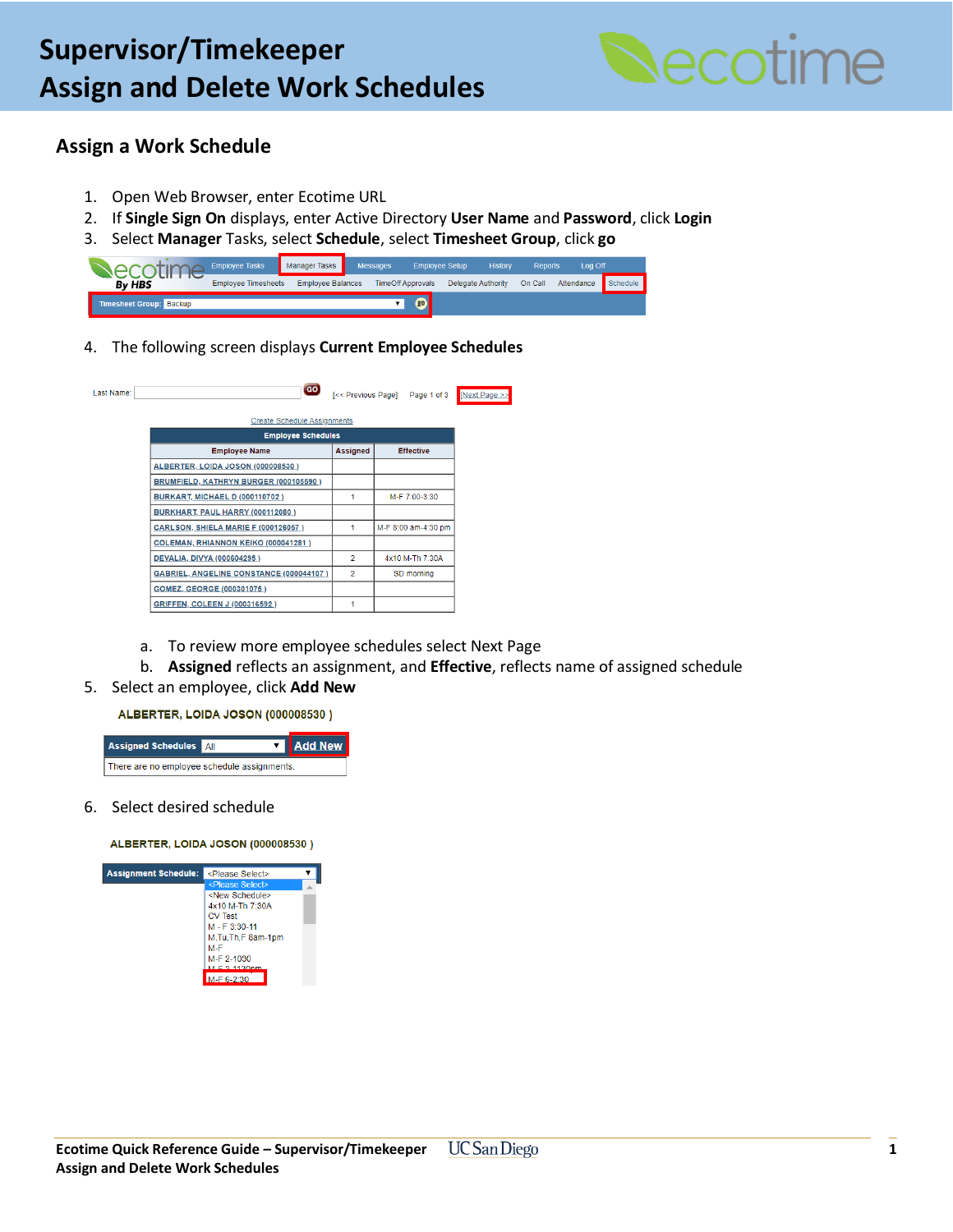

7. Selected schedule displays

|                                   | Assignment Schedule: M-F 6-2:30 |            |                                      |               |                                       |               |                               |                                  |               |               |                               |               |                    |     |                               |                 |                    |     |                               |               |                    |     |                               |                               |  |  |               |               |
|-----------------------------------|---------------------------------|------------|--------------------------------------|---------------|---------------------------------------|---------------|-------------------------------|----------------------------------|---------------|---------------|-------------------------------|---------------|--------------------|-----|-------------------------------|-----------------|--------------------|-----|-------------------------------|---------------|--------------------|-----|-------------------------------|-------------------------------|--|--|---------------|---------------|
| <b>Schedule Title:</b>            |                                 | M-F 6-2:30 |                                      |               |                                       |               |                               |                                  |               |               |                               |               |                    |     |                               |                 |                    |     |                               |               |                    |     |                               |                               |  |  |               |               |
| Schedule Description: early shift |                                 |            |                                      |               |                                       |               |                               |                                  |               |               |                               |               |                    |     |                               |                 |                    |     |                               |               |                    |     |                               |                               |  |  |               |               |
|                                   |                                 |            | <b>Sunday</b>                        |               | Monday<br>Wednesday<br><b>Tuesday</b> |               |                               | <b>Thursday</b>                  |               |               |                               | Friday        |                    |     |                               | <b>Saturday</b> |                    |     |                               |               |                    |     |                               |                               |  |  |               |               |
| Week                              |                                 |            | <b>Meal</b><br>In Out Break<br>(min) | Dura-<br>tion | In                                    | Out           | Meal<br><b>Break</b><br>(min) | Dura-<br>tion                    | In            | Out           | Meal<br><b>Break</b><br>(min) | Dura-<br>tion | In                 | Out | Meal<br><b>Break</b><br>(min) | Dura-<br>tion   | In                 | Out | Meal<br><b>Break</b><br>(min) | Dura-<br>tion | In.                | Out | Meal<br><b>Break</b><br>(min) | . Dura- In Out Break!<br>tion |  |  | Meal<br>(min) | Dura-<br>tion |
| 02/23/2020 - 02/29/2020           |                                 |            |                                      |               |                                       | 06:00a 02:30p | 30                            | 8.00                             | 06:00a 02:30p |               | 30                            |               | 8.00 06:00a 02:30p |     | 30                            |                 | 8.00 06:00a 02:30p |     | 30                            |               | 8.00 06:00a 02:30p |     | 30                            | 8.00                          |  |  |               |               |
| 03/01/2020 - 03/07/2020           |                                 |            |                                      |               |                                       | 06:00a 02:30p | 30                            | 8.00                             |               | 06:00a 02:30p | 30 <sub>2</sub>               |               | 8.00 06:00a 02:30p |     | 30                            |                 | 8.00 06:00a 02:30p |     | 30                            |               | 8.00 06:00a 02:30p |     | 30                            | 8.00                          |  |  |               |               |
| <b>Assignment Dates</b>           |                                 |            |                                      |               |                                       |               |                               |                                  |               |               |                               |               |                    |     |                               |                 |                    |     |                               |               |                    |     |                               |                               |  |  |               |               |
|                                   |                                 |            |                                      |               |                                       |               |                               | <b>Start Date:</b><br>03/08/2020 |               | 08 12/31/2099 | <b>End Date:</b>              |               | <b>ROM</b>         |     |                               |                 |                    |     |                               |               |                    |     |                               |                               |  |  |               |               |

- a. Enter **Start Date**, enter the beginning of the next pay period
- b. Enter **End Date** (End Date defaults to 12/31/2099)
- c. Click **Save**, when schedule is entered and saved, assigned schedule will populate employee timesheet on the next pay period

Assignment(s) successfully saved

|                       | <b>Assignment Dates</b> |  |  |  |  |  |  |  |
|-----------------------|-------------------------|--|--|--|--|--|--|--|
| <b>Start Date:</b>    | <b>End Date:</b>        |  |  |  |  |  |  |  |
| 03/08/2020            | 12/31/2099              |  |  |  |  |  |  |  |
| Refresh Schedule View |                         |  |  |  |  |  |  |  |
| Save                  |                         |  |  |  |  |  |  |  |

- d. Displays **Assignment successfully saved**
- 8. To return to the employee assignment screen, select **Timesheet Group** and click **go**